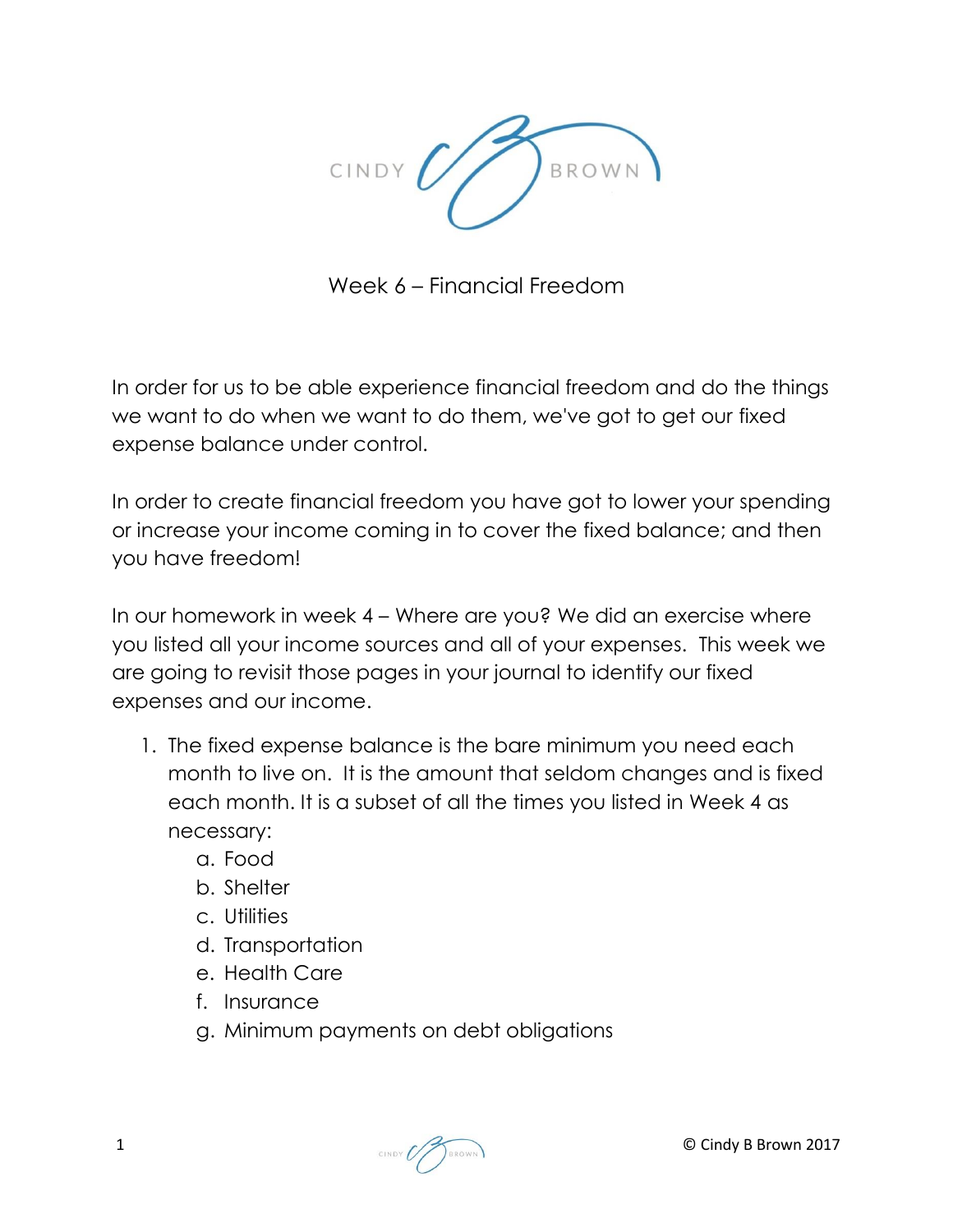- 2. Total the amount of your fixed expenses.
- 3. Now look at the total of the amount you listed at income.
- 4. What percent are your total expenses versus your income.
- 5. My formula for financial freedom:
	- a. 70% of income is spent on fixed balance (if your fixed spending is currently more than 70% you will have to make some hard decisions on what is deemed "necessary" or find ways to bring in more money)
	- b. 10% of income is spent on fun fun is always taken out and spent as cash. If you are saving for a trip or big fun event, put the cash in a safe place. NEVER co -mingle fun money with other money.
	- c. 10% is for debt reduction. Take this and pay down your short term debt. We will have a specific lesson on debt in a few weeks.
	- d. 5% of income is put into savings account (you should always have a minimum of 3 months fixed expenses in your savings account).
	- e. 5% of income is on personal growth or creating other sources on income.

Real example from my client:

Income after taxes and health insurance = \$3296 per month His spending should be:

- **•** \$2300 for fixed living expenses (70%)
- 330 for fun (10%)
- 330 for debt reduction (10%)
- $\bullet$  165 for savings (5%)
- 165 for personal growth or charity (5%)